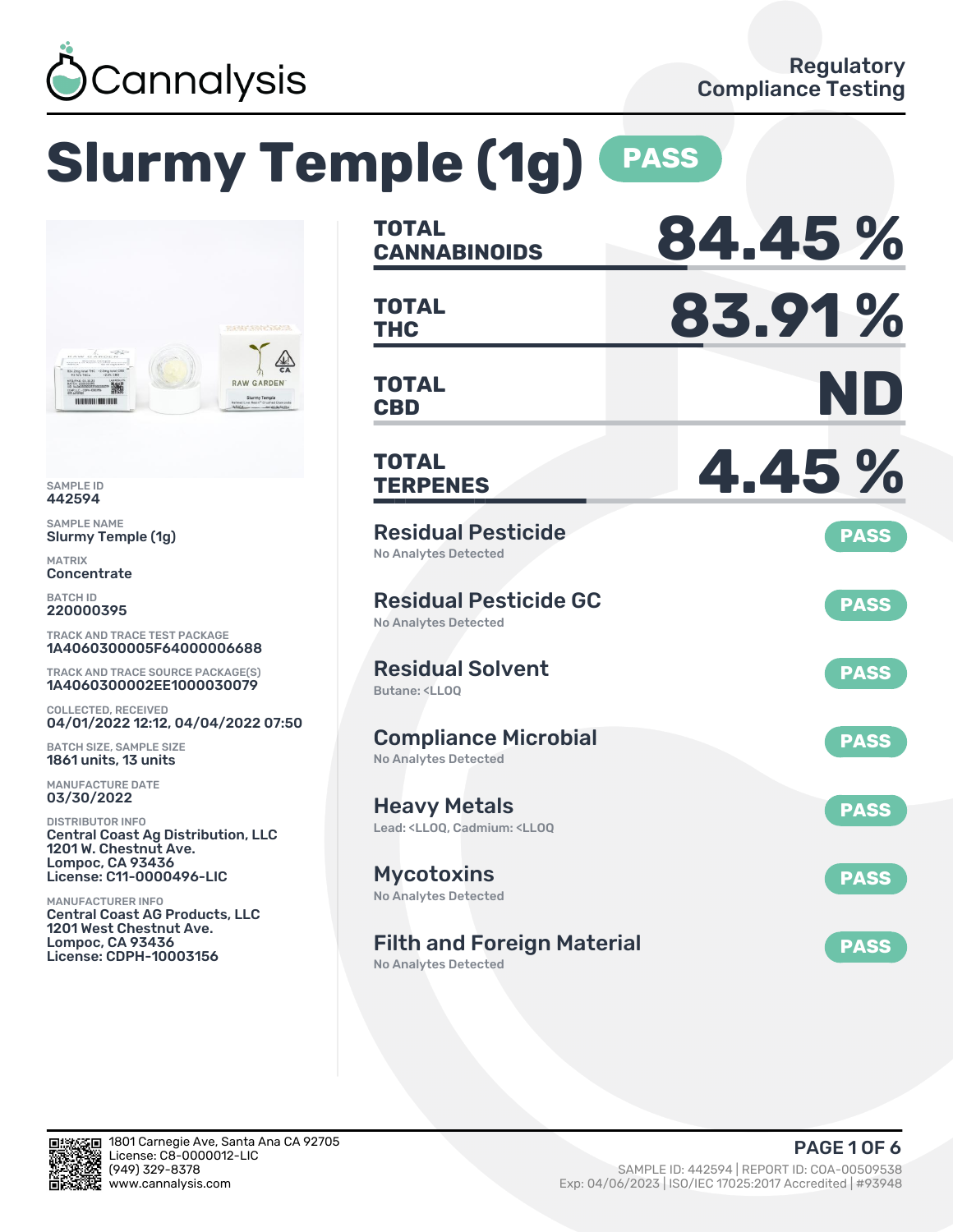

## CANNABINOID ANALYSIS

- Total THC,CBD value(s) have been decarboxylated.
- Total Cannabinoid value(s) have been decarboxylated.  $\mathbf{\Theta}$

| TOTAL THC:          | 839.1 mg/g (83.91%), 839.1 mg per package |
|---------------------|-------------------------------------------|
| TOTAL CBD:          | ND.                                       |
| TOTAL CANNABINOIDS: | 844.5 mg/g (84.45 %)                      |

UNIT OF MEASUREMENT: Milligrams per Gram(mg/g)

| <b>ANALYTE</b>         | <b>RESULT</b>           | LOD    | <b>LLOO</b> | <b>ANALYTE</b>   | <b>RESULT</b> | <b>LOD</b> | <b>LLOO</b> |  |
|------------------------|-------------------------|--------|-------------|------------------|---------------|------------|-------------|--|
| THCa                   | 956.8 mg/g (95.68 %)    | 0.5000 | 1.0000      | CBDa             | <b>ND</b>     | 0.5000     | 1.0000      |  |
| D9THC                  | <b>ND</b>               | 0.5000 | 1.0000      | CBD              | <b>ND</b>     | 0.5000     | 1.0000      |  |
| D8THC                  | <b>ND</b>               | 0.5000 | 1.0000      | CBD <sub>v</sub> | <b>ND</b>     | 0.5000     | 1.0000      |  |
| <b>CBN</b>             | <b>ND</b>               | 0.5000 | 1.0000      | CBCa             | <b>ND</b>     | 0.5000     | 1.0000      |  |
| THCva                  | 3.756 mg/g (0.3756 %)   | 0.5000 | 1.0000      | CBC              | <b>ND</b>     | 0.5000     | 1.0000      |  |
| <b>THC<sub>v</sub></b> | <b>ND</b>               | 0.5000 | 1.0000      | CBGa             | <b>ND</b>     | 0.5000     | 1.0000      |  |
| ExoTHC                 | $1.610$ mg/g (0.1610 %) | 0.5000 | 1.0000      | <b>CBG</b>       | <b>ND</b>     | 0.5000     | 1.0000      |  |
| <b>CBL</b>             | ND.                     | 0.5000 | 1.0000      |                  |               |            |             |  |
|                        |                         |        |             |                  |               |            |             |  |

#### ADDITIONAL INFORMATION

| Method:              | SOP-TECH-001 | Sample Prepped: 04/04/2022 15:21  | Sample Approved: 04/05/2022 13:58  |  |
|----------------------|--------------|-----------------------------------|------------------------------------|--|
| Instrument: UPLC-DAD |              | Sample Analyzed: 04/04/2022 15:25 | Prep-Analytical Batch: 36197-29930 |  |

## TERPENE ANALYSIS

44.57 mg/g (4.457 %)

UNIT OF MEASUREMENT: Milligrams per Gram(mg/g)

| <b>ANALYTE</b>  | <b>RESULT</b>                                                                                                                  | LOD    | <b>LLOQ</b> | <b>ANALYTE</b>          | <b>RESULT</b>                                      | LOD    | <b>LLOQ</b> |
|-----------------|--------------------------------------------------------------------------------------------------------------------------------|--------|-------------|-------------------------|----------------------------------------------------|--------|-------------|
| 3-Carene        | ND.                                                                                                                            | 1.000  | 2.500       | Alpha bisabolol         | <ll0q< td=""><td>0.1000</td><td>0.500</td></ll0q<> | 0.1000 | 0.500       |
| Alpha cedrene   | <b>ND</b>                                                                                                                      | 1.000  | 2.500       | Alpha humulene          | 4.930 mg/g (0.4930 %)                              | 0.5000 | 1.000       |
| Alpha pinene    | 1.451 mg/g $(0.1451\%)$                                                                                                        | 0.1000 | 1.000       | Alpha terpinene         | <b>ND</b>                                          | 0.5000 | 1.000       |
| Alpha terpineol | 1.186 mg/g (0.1186 %)                                                                                                          | 0.3260 | 0.6520      | Beta caryophyllene      | 10.78 mg/g (1.078 %)                               | 0.5000 | 1.000       |
| Beta myrcene    | 2.202 mg/g $(0.2202\%)$                                                                                                        | 0.5000 | 1.000       | Beta pinene             | 1.315 mg/g $(0.1315%)$                             | 0.6070 | 1.214       |
| Borneol         | <b>ND</b>                                                                                                                      | 1.000  | 2.500       | Camphene                | <ll0q< td=""><td>0.5000</td><td>1.000</td></ll0q<> | 0.5000 | 1.000       |
| Camphor         | ND.                                                                                                                            | 0.1000 | 0.5000      | Caryophyllene oxide ND  |                                                    | 0.5000 | 2.500       |
| Cedrol          | ND.                                                                                                                            | 0.5000 | 1.000       | Cis geraniol            | <b>ND</b>                                          | 1.000  | 2.500       |
| Cis nerolidol   | <b>ND</b>                                                                                                                      | 2.500  | 5.000       | Eucalyptol              | <b>ND</b>                                          | 0.1000 | 0.500       |
| Fenchol         | 2.244 mg/g $(0.2244\%)$                                                                                                        | 0.5000 | 1.000       | Fenchone                | <b>ND</b>                                          | 0.1000 | 0.500       |
| Gamma terpinene | <b>ND</b>                                                                                                                      | 0.1000 | 0.5000      | Gamma terpineol         | <b>ND</b>                                          | 0.2090 | 0.523       |
| Geranyl acetate | <b>ND</b>                                                                                                                      | 0.1000 | 0.5000      | Isoborneol              | <b>ND</b>                                          | 0.5000 | 1.000       |
| Isopulegol      | <b>ND</b>                                                                                                                      | 2.500  | 5.000       | Limonene                | 14.35 mg/g (1.435 %)                               | 0.5000 | 2.500       |
| Linalool        | 5.559 mg/g (0.5559 %)                                                                                                          | 0.5000 | 1.000       | Menthol                 | <b>ND</b>                                          | 1.000  | 2.500       |
| Ocimene 1       | <lloq< td=""><td>0.1550</td><td>0.3100</td><td>Ocimene<sub>2</sub></td><td><b>ND</b></td><td>0.3450</td><td>1.725</td></lloq<> | 0.1550 | 0.3100      | Ocimene <sub>2</sub>    | <b>ND</b>                                          | 0.3450 | 1.725       |
| P-cymene        | ND.                                                                                                                            | 0.5230 | 1.045       | P-mentha-1,5-diene ND   |                                                    | 0.5000 | 1.000       |
| Pulegone        | <b>ND</b>                                                                                                                      | 0.1000 | 0.5000      | Sabinene                | <b>ND</b>                                          | 0.5000 | 1.000       |
| Terpinolene     | $0.5615$ mg/g $(0.0562%)$                                                                                                      | 0.1000 | 0.5000      | Trans beta farnesene ND |                                                    | 2.500  | 5.000       |
| Trans geraniol  | <b>ND</b>                                                                                                                      | 0.5000 | 2.500       | Trans nerolidol         | <b>ND</b>                                          | 0.5000 | 2.500       |
| Valencene       | <b>ND</b>                                                                                                                      | 0.5000 | 1.000       |                         |                                                    |        |             |

| ANALYTE         | <b>RESULT</b>                                                                                                                 | LOD    | <b>LLOQ</b> |  | <b>ANALYTE</b>          | <b>RESULT</b>                                       | <b>LOD</b> | <b>LLOQ</b> |
|-----------------|-------------------------------------------------------------------------------------------------------------------------------|--------|-------------|--|-------------------------|-----------------------------------------------------|------------|-------------|
| 3-Carene        | <b>ND</b>                                                                                                                     | 1.000  | 2.500       |  | Alpha bisabolol         | <lloq< td=""><td>0.1000</td><td>0.5000</td></lloq<> | 0.1000     | 0.5000      |
| Alpha cedrene   | <b>ND</b>                                                                                                                     | 1.000  | 2.500       |  | Alpha humulene          | 4.930 mg/g (0.4930 %)                               | 0.5000     | 1.000       |
| Alpha pinene    | 1.451 mg/g $(0.1451\%)$                                                                                                       | 0.1000 | 1.000       |  | Alpha terpinene         | <b>ND</b>                                           | 0.5000     | 1.000       |
| Alpha terpineol | 1.186 mg/g $(0.1186%)$                                                                                                        | 0.3260 | 0.6520      |  | Beta caryophyllene      | 10.78 mg/g (1.078 %)                                | 0.5000     | 1.000       |
| Beta myrcene    | 2.202 mg/g (0.2202 %)                                                                                                         | 0.5000 | 1.000       |  | Beta pinene             | 1.315 mg/g $(0.1315%)$                              | 0.6070     | 1.214       |
| Borneol         | <b>ND</b>                                                                                                                     | 1.000  | 2.500       |  | Camphene                | <lloq< td=""><td>0.5000</td><td>1.000</td></lloq<>  | 0.5000     | 1.000       |
| Camphor         | <b>ND</b>                                                                                                                     | 0.1000 | 0.5000      |  | Caryophyllene oxide     | ND                                                  | 0.5000     | 2.500       |
| Cedrol          | <b>ND</b>                                                                                                                     | 0.5000 | 1.000       |  | Cis geraniol            | <b>ND</b>                                           | 1.000      | 2.500       |
| Cis nerolidol   | <b>ND</b>                                                                                                                     | 2.500  | 5.000       |  | Eucalyptol              | <b>ND</b>                                           | 0.1000     | 0.5000      |
| Fenchol         | 2.244 mg/g (0.2244 %)                                                                                                         | 0.5000 | 1.000       |  | Fenchone                | <b>ND</b>                                           | 0.1000     | 0.5000      |
| Gamma terpinene | ND.                                                                                                                           | 0.1000 | 0.5000      |  | Gamma terpineol         | <b>ND</b>                                           | 0.2090     | 0.5230      |
| Geranyl acetate | <b>ND</b>                                                                                                                     | 0.1000 | 0.5000      |  | Isoborneol              | <b>ND</b>                                           | 0.5000     | 1.000       |
| Isopulegol      | <b>ND</b>                                                                                                                     | 2.500  | 5.000       |  | Limonene                | 14.35 mg/g (1.435 %)                                | 0.5000     | 2.500       |
| Linalool        | 5.559 mg/g (0.5559 %)                                                                                                         | 0.5000 | 1.000       |  | Menthol                 | <b>ND</b>                                           | 1.000      | 2.500       |
| Ocimene 1       | <lloq< td=""><td>0.1550</td><td>0.3100</td><td></td><td>Ocimene 2</td><td><b>ND</b></td><td>0.3450</td><td>1.725</td></lloq<> | 0.1550 | 0.3100      |  | Ocimene 2               | <b>ND</b>                                           | 0.3450     | 1.725       |
| P-cymene        | ND.                                                                                                                           | 0.5230 | 1.045       |  | P-mentha-1,5-diene ND   |                                                     | 0.5000     | 1.000       |
| Pulegone        | <b>ND</b>                                                                                                                     | 0.1000 | 0.5000      |  | Sabinene                | <b>ND</b>                                           | 0.5000     | 1.000       |
| Terpinolene     | $0.5615$ mg/g $(0.0562%)$                                                                                                     | 0.1000 | 0.5000      |  | Trans beta farnesene ND |                                                     | 2.500      | 5.000       |
| Trans geraniol  | <b>ND</b>                                                                                                                     | 0.5000 | 2.500       |  | Trans nerolidol         | <b>ND</b>                                           | 0.5000     | 2.500       |
|                 |                                                                                                                               |        |             |  |                         |                                                     |            |             |



1801 Carnegie Ave, Santa Ana CA 92705 License: C8-0000012-LIC<br>(949) 329-8378

PAGE 2 OF 6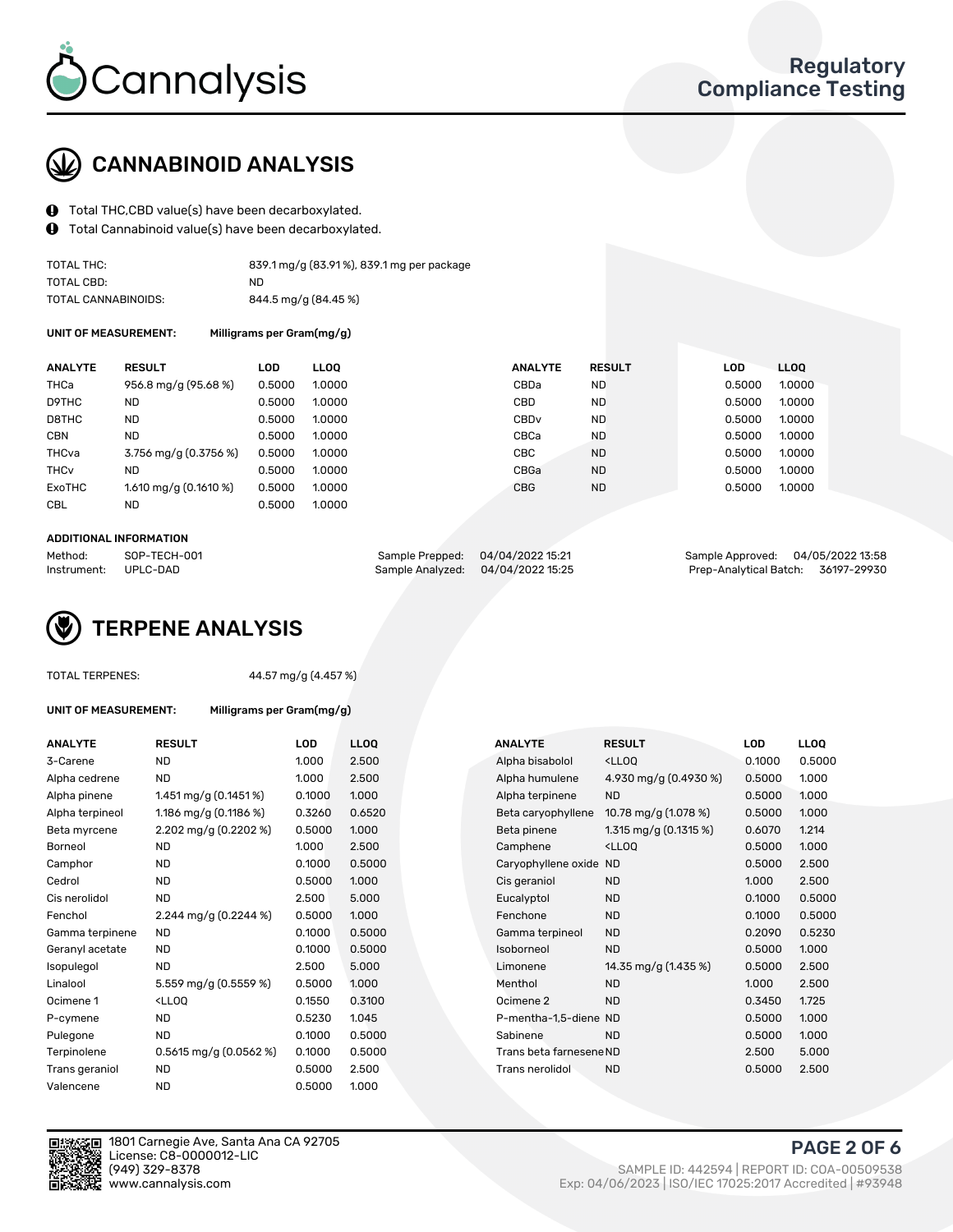

### Regulatory Compliance Testing

#### ADDITIONAL INFORMATION

Method: SOP-TECH-027 Sample Prepped: 04/04/2022 12:01 Sample Approved: 04/05/2022 08:41 Prep-Analytical Batch: 36185-29925



RESIDUAL PESTICIDE ANALYSIS PASS

UNIT OF MEASUREMENT: Micrograms per Gram(ug/g)

| <b>ANALYTE</b>  | <b>RESULT</b> | LOD    | LL <sub>OO</sub> | <b>ACTION LEVEL</b> |      | <b>ANALYTE</b>      | <b>RESULT</b> | <b>LOD</b> | <b>LLOQ</b> | <b>ACTION LEVEL</b> |      |
|-----------------|---------------|--------|------------------|---------------------|------|---------------------|---------------|------------|-------------|---------------------|------|
| Abamectin       | <b>ND</b>     | 0.0200 | 0.0400           | 0.1000              | Pass | Acephate            | <b>ND</b>     | 0.0200     | 0.0400      | 0.1000              | Pass |
| Acequinocyl     | <b>ND</b>     | 0.0200 | 0.0400           | 0.1000              | Pass | Acetamiprid         | <b>ND</b>     | 0.0200     | 0.0400      | 0.1000              | Pass |
| Aldicarb        | <b>ND</b>     | 0.0200 | 0.0400           | 0.0                 | Pass | Azoxystrobin        | <b>ND</b>     | 0.0200     | 0.0400      | 0.1000              | Pass |
| Bifenazate      | <b>ND</b>     | 0.0200 | 0.0400           | 0.1000              | Pass | <b>Bifenthrin</b>   | <b>ND</b>     | 0.0200     | 0.0400      | 3.000               | Pass |
| <b>Boscalid</b> | <b>ND</b>     | 0.0200 | 0.0400           | 0.1000              | Pass | Carbarvl            | <b>ND</b>     | 0.0200     | 0.0400      | 0.5000              | Pass |
| Carbofuran      | <b>ND</b>     | 0.0200 | 0.0400           | 0.0                 | Pass | Chlorantraniliprole | <b>ND</b>     | 0.0200     | 0.0400      | 10.00               | Pass |
| Clofentezine    | <b>ND</b>     | 0.0200 | 0.0400           | 0.1000              | Pass | Coumaphos           | <b>ND</b>     | 0.0200     | 0.0400      | 0.0                 | Pass |
| Cyfluthrin      | <b>ND</b>     | 0.4000 | 1.000            | 2.000               | Pass | Cypermethrin        | <b>ND</b>     | 0.4000     | 1.000       | 1.000               | Pass |
| Daminozide      | <b>ND</b>     | 0.0200 | 0.0400           | 0.0                 | Pass | Diazinon            | <b>ND</b>     | 0.0200     | 0.0400      | 0.1000              | Pass |
| Dichlorvos      | <b>ND</b>     | 0.0200 | 0.0400           | 0.0                 | Pass | Dimethoate          | <b>ND</b>     | 0.0200     | 0.0400      | 0.0                 | Pass |
| Dimethomorph    | <b>ND</b>     | 0.0200 | 0.0400           | 2.000               | Pass | Ethoprophos         | <b>ND</b>     | 0.0200     | 0.0400      | 0.0                 | Pass |
| Etofenprox      | <b>ND</b>     | 0.0200 | 0.0400           | 0.0                 | Pass | Etoxazole           | <b>ND</b>     | 0.0200     | 0.0400      | 0.1000              | Pass |
| Fenhexamid      | <b>ND</b>     | 0.0200 | 0.0400           | 0.1000              | Pass | Fenoxycarb          | <b>ND</b>     | 0.0200     | 0.0400      | 0.0                 | Pass |
| Fenpyroximate   | <b>ND</b>     | 0.0200 | 0.0400           | 0.1000              | Pass | Fipronil            | <b>ND</b>     | 0.0400     | 0.1000      | 0.0                 | Pass |
| Flonicamid      | <b>ND</b>     | 0.0200 | 0.0400           | 0.1000              | Pass | Fludioxonil         | <b>ND</b>     | 0.0200     | 0.0400      | 0.1000              | Pass |
| Hexythiazox     | <b>ND</b>     | 0.0200 | 0.0400           | 0.1000              | Pass | Imazalil            | <b>ND</b>     | 0.0200     | 0.0400      | 0.0                 | Pass |
| Imidacloprid    | <b>ND</b>     | 0.0200 | 0.0400           | 5.000               | Pass | Kresoxim methyl     | <b>ND</b>     | 0.0200     | 0.0400      | 0.1000              | Pass |
| Malathion       | <b>ND</b>     | 0.0200 | 0.0400           | 0.5000              | Pass | Metalaxyl           | <b>ND</b>     | 0.0200     | 0.0400      | 2.000               | Pass |
| Methiocarb      | <b>ND</b>     | 0.0200 | 0.0400           | 0.0                 | Pass | Methomyl            | <b>ND</b>     | 0.0200     | 0.0400      | 1.000               | Pass |
| Mevinphos       | <b>ND</b>     | 0.0200 | 0.0400           | 0.0                 | Pass | Myclobutanil        | <b>ND</b>     | 0.0200     | 0.0400      | 0.1000              | Pass |
| Naled           | <b>ND</b>     | 0.0200 | 0.0400           | 0.1000              | Pass | Oxamyl              | <b>ND</b>     | 0.0200     | 0.0400      | 0.5000              | Pass |
| Paclobutrazol   | <b>ND</b>     | 0.0200 | 0.0400           | 0.0                 | Pass | Permethrins         | <b>ND</b>     | 0.0400     | 0.1000      | 0.5000              | Pass |
| Phosmet         | <b>ND</b>     | 0.0200 | 0.0400           | 0.1000              | Pass | Piperonyl butoxide  | <b>ND</b>     | 0.0200     | 0.0400      | 3.000               | Pass |
| Prallethrin     | <b>ND</b>     | 0.0200 | 0.0400           | 0.1000              | Pass | Propiconazole       | <b>ND</b>     | 0.0200     | 0.0400      | 0.1000              | Pass |
| Propoxur        | <b>ND</b>     | 0.0200 | 0.0400           | 0.0                 | Pass | Pyrethrins          | <b>ND</b>     | 0.0200     | 0.0400      | 0.5000              | Pass |
| Pyridaben       | <b>ND</b>     | 0.0200 | 0.0400           | 0.1000              | Pass | Spinetoram          | <b>ND</b>     | 0.0200     | 0.0400      | 0.1000              | Pass |
| Spinosad        | <b>ND</b>     | 0.0300 | 0.0700           | 0.1000              | Pass | Spiromesifen        | <b>ND</b>     | 0.0200     | 0.0400      | 0.1000              | Pass |
| Spirotetramat   | <b>ND</b>     | 0.0200 | 0.0400           | 0.1000              | Pass | Spiroxamine         | <b>ND</b>     | 0.0200     | 0.0400      | 0.0                 | Pass |
| Tebuconazole    | <b>ND</b>     | 0.0200 | 0.0400           | 0.1000              | Pass | Thiacloprid         | <b>ND</b>     | 0.0200     | 0.0400      | 0.0                 | Pass |
| Thiamethoxam    | <b>ND</b>     | 0.0200 | 0.0400           | 5.000               | Pass | Trifloxystrobin     | <b>ND</b>     | 0.0200     | 0.0400      | 0.1000              | Pass |

#### ADDITIONAL INFORMATION

Method: SOP-TECH-002 Sample Prepped: 04/04/2022 13:06 Sample Approved: 04/05/2022 13:18<br>Instrument: LC-MS/MS Sample Analyzed: 04/04/2022 13:27 Prep-Analytical Batch: 36194-29927 Prep-Analytical Batch: 36194-29927

PAGE 3 OF 6

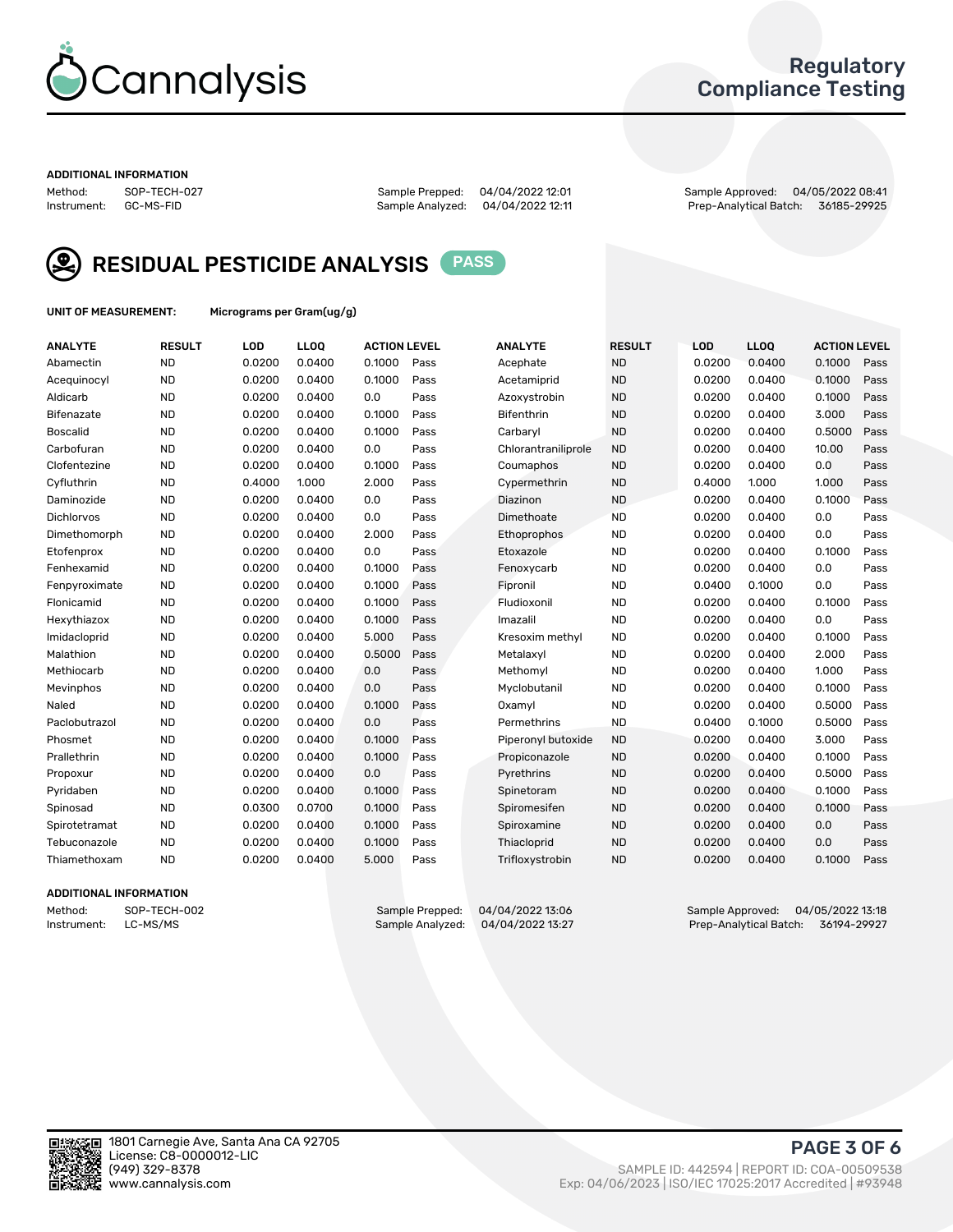

## RESIDUAL PESTICIDE GC ANALYSIS PASS

|                  | UNIT OF MEASUREMENT:          | Micrograms per Gram $(uq/q)$ |             |                     |                  |                  |               |                  |                        |                     |      |
|------------------|-------------------------------|------------------------------|-------------|---------------------|------------------|------------------|---------------|------------------|------------------------|---------------------|------|
| <b>ANALYTE</b>   | <b>RESULT</b>                 | LOD                          | <b>LLOO</b> | <b>ACTION LEVEL</b> |                  | <b>ANALYTE</b>   | <b>RESULT</b> | LOD              | <b>LLOO</b>            | <b>ACTION LEVEL</b> |      |
| Captan           | <b>ND</b>                     | 0.1000                       | 0.2000      | 0.7000              | Pass             | Chlordane        | <b>ND</b>     | 0.0109           | 0.0136                 | 0.0                 | Pass |
| Methyl parathion | ND.                           | 0.0400                       | 0.1000      | 0.0                 | Pass             | <b>PCNB</b>      | <b>ND</b>     | 0.0200           | 0.0400                 | 0.1000              | Pass |
| Chlorfenapyr     | <b>ND</b>                     | 0.0800                       | 0.1000      | 0.0                 | Pass             | Chlorpyrifos     | <b>ND</b>     | 0.0800           | 0.1000                 | 0.0                 | Pass |
|                  |                               |                              |             |                     |                  |                  |               |                  |                        |                     |      |
|                  | <b>ADDITIONAL INFORMATION</b> |                              |             |                     |                  |                  |               |                  |                        |                     |      |
| Method:          | SOP-TECH-010                  |                              |             |                     | Sample Prepped:  | 04/04/2022 13:06 |               | Sample Approved: |                        | 04/05/2022 10:13    |      |
| Instrument:      | GC-MS/MS                      |                              |             |                     | Sample Analyzed: | 04/04/2022 13:27 |               |                  | Prep-Analytical Batch: | 36195-29928         |      |

## RESIDUAL SOLVENT ANALYSIS PASS

UNIT OF MEASUREMENT: Micrograms per Gram(ug/g)

| <b>ANALYTE</b>       | <b>RESULT</b> | <b>LOD</b> | <b>LLOO</b> | <b>ACTION LEVEL</b> |      | <b>ANALYTE</b>           | <b>RESULT</b>                                                               | LOD    | <b>LLOO</b> | <b>ACTION LEVEL</b> |      |
|----------------------|---------------|------------|-------------|---------------------|------|--------------------------|-----------------------------------------------------------------------------|--------|-------------|---------------------|------|
| Acetone              | <b>ND</b>     | 50.00      | 100.0       | 5000                | Pass | Acetonitrile             | <b>ND</b>                                                                   | 50.00  | 100.0       | 410.0               | Pass |
| Benzene              | <b>ND</b>     | 0.5000     | 1.000       | 1.000               | Pass | <b>Butane</b>            | <lloo< td=""><td>50.00</td><td>100.0</td><td>5000</td><td>Pass</td></lloo<> | 50.00  | 100.0       | 5000                | Pass |
| Chloroform           | <b>ND</b>     | 0.5000     | 1.000       | 1.000               | Pass | Ethanol                  | <b>ND</b>                                                                   | 50.00  | 100.0       | 5000                | Pass |
| <b>Ethyl Acetate</b> | <b>ND</b>     | 50.00      | 100.0       | 5000                | Pass | <b>Ethyl Ether</b>       | <b>ND</b>                                                                   | 50.00  | 100.0       | 5000                | Pass |
| Ethylene oxide       | <b>ND</b>     | 0.5000     | 1.000       | 1.000               | Pass | Heptane                  | <b>ND</b>                                                                   | 50.00  | 100.0       | 5000                | Pass |
| Hexane               | <b>ND</b>     | 50.00      | 100.0       | 290.0               | Pass | <b>Isopropyl Alcohol</b> | <b>ND</b>                                                                   | 50.00  | 100.0       | 5000                | Pass |
| Methanol             | <b>ND</b>     | 50.00      | 100.0       | 3000                | Pass | Methylene chloride       | <b>ND</b>                                                                   | 0.5000 | 1.000       | 1.000               | Pass |
| Pentane              | <b>ND</b>     | 50.00      | 100.0       | 5000                | Pass | Propane                  | <b>ND</b>                                                                   | 50.00  | 200.0       | 5000                | Pass |
| Toluene              | <b>ND</b>     | 50.00      | 100.0       | 890.0               | Pass | Xvlenes                  | <b>ND</b>                                                                   | 50.08  | 100.0       | 2170                | Pass |
| Trichloroethylene    | <b>ND</b>     | 0.5000     | 1.000       | 1.000               | Pass | 1.2-Dichloroethane       | <b>ND</b>                                                                   | 0.5000 | 1.000       | 1.000               | Pass |

#### ADDITIONAL INFORMATION

Method: SOP-TECH-021 Sample Prepped: 04/04/2022 12:53 Sample Approved: 04/05/2022 10:30<br>Sample Analyzed: 04/04/2022 13:05 Prep-Analytical Batch: 36193-29926 Prep-Analytical Batch: 36193-29926



UNIT OF MEASUREMENT: Cycle Threshold (Ct)

| <b>ANALYTE</b> | <b>RESULT</b>              | LOD   | <b>LLOO</b> |     | <b>ACTION LEVEL</b> | <b>ANALYTE</b>   | <b>RESULT</b> | <b>LOD</b>       | <b>LLOO</b> |                  | <b>ACTION LEVEL</b> |
|----------------|----------------------------|-------|-------------|-----|---------------------|------------------|---------------|------------------|-------------|------------------|---------------------|
| A.fumigatus    | <b>ND</b>                  | 33.00 | 0.0         | 0.0 | Pass                | A. flavus        | <b>ND</b>     | 33.00            | 0.0         | 0.0              | Pass                |
| A. niger       | <b>ND</b>                  | 33.00 | 0.0         | 0.0 | Pass                | A. terreus       | <b>ND</b>     | 33.00            | 0.0         | 0.0              | Pass                |
| <b>STEC</b>    | <b>ND</b>                  | 33.00 | 0.0         | 0.0 | Pass                | Salmonella spp   | <b>ND</b>     | 33.00            | 0.0         | 0.0              | Pass                |
|                | ADDITIONAL INFORMATION     |       |             |     |                     |                  |               |                  |             |                  |                     |
| Method:        | SOP-TECH-016, SOP-TECH-022 |       |             |     | Sample Prepped:     | 04/05/2022 08:34 |               | Sample Approved: |             | 04/06/2022 13:01 |                     |

Instrument: qPCR Sample Analyzed: 04/05/2022 08:36 Prep-Analytical Batch: 36191-29931

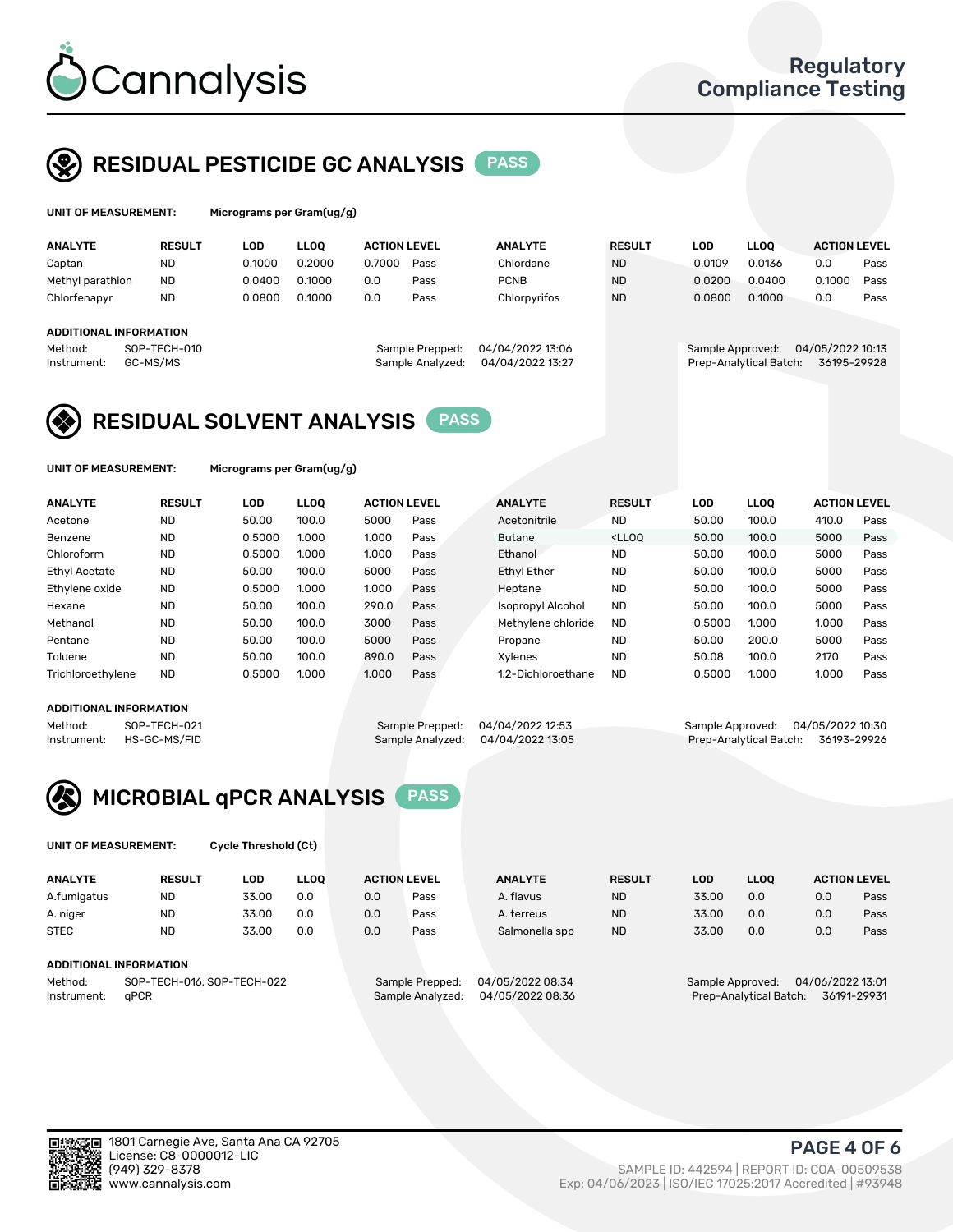

## HEAVY METALS ANALYSIS PASS

| UNIT OF MEASUREMENT: | Micrograms per Gram(ug/g) |
|----------------------|---------------------------|
|                      |                           |

| <b>ANALYTE</b>          | <b>RESULT</b>                                                                                                                                                           | LOD    | <b>LLOO</b>     | <b>ACTION LEVEL</b> | <b>ANALYTE</b>   | <b>RESULT</b>                                                                    | LOD    | <b>LLOO</b>            | <b>ACTION LEVEL</b> |      |
|-------------------------|-------------------------------------------------------------------------------------------------------------------------------------------------------------------------|--------|-----------------|---------------------|------------------|----------------------------------------------------------------------------------|--------|------------------------|---------------------|------|
| Arsenic                 | <b>ND</b>                                                                                                                                                               | 0.0120 | 0.1000          | 0.2000<br>Pass      | Cadmium          | <lloo< td=""><td>0.0072</td><td>0.0500</td><td>0.2000 Pass</td><td></td></lloo<> | 0.0072 | 0.0500                 | 0.2000 Pass         |      |
| Lead                    | <lloo< td=""><td>0.0068</td><td>0.0500</td><td>0.5000<br/>Pass</td><td>Mercury</td><td><b>ND</b></td><td>0.0060</td><td>0.0500</td><td>0.1000</td><td>Pass</td></lloo<> | 0.0068 | 0.0500          | 0.5000<br>Pass      | Mercury          | <b>ND</b>                                                                        | 0.0060 | 0.0500                 | 0.1000              | Pass |
|                         |                                                                                                                                                                         |        |                 |                     |                  |                                                                                  |        |                        |                     |      |
| ADDITIONAL INFORMATION  |                                                                                                                                                                         |        |                 |                     |                  |                                                                                  |        |                        |                     |      |
| SOP-TECH-013<br>Method: |                                                                                                                                                                         |        | Sample Prepped: | 04/04/2022 13:06    |                  | 04/04/2022 18:59<br>Sample Approved:                                             |        |                        |                     |      |
| Instrument:<br>ICP-MS   |                                                                                                                                                                         |        |                 | Sample Analyzed:    | 04/04/2022 13:38 |                                                                                  |        | Prep-Analytical Batch: | 36189-29929         |      |
|                         |                                                                                                                                                                         |        |                 |                     |                  |                                                                                  |        |                        |                     |      |



Micrograms per Kilogram(ug/kg)

| <b>ANALYTE</b>          | <b>RESULT</b> | LOD   | <b>LLOO</b> | <b>ACTION LEVEL</b> |      | <b>ANALYTE</b> | <b>RESULT</b> | LOD   | <b>LLOO</b> | <b>ACTION LEVEL</b> |      |
|-------------------------|---------------|-------|-------------|---------------------|------|----------------|---------------|-------|-------------|---------------------|------|
| Aflatoxin B1            | <b>ND</b>     | 1.000 | 2.000       |                     | N/A  | Aflatoxin B2   | <b>ND</b>     | 2.000 | 5.000       |                     | N/A  |
| Aflatoxin G1            | <b>ND</b>     | 2.000 | 5.000       |                     | N/A  | Aflatoxin G2   | <b>ND</b>     | 2.000 | 5.000       |                     | N/A  |
| <b>Total Aflatoxins</b> | <b>ND</b>     | 10.00 | 14.00       | 20.00               | Pass | Ochratoxin A   | <b>ND</b>     | 1.000 | 2.000       | 20.00               | Pass |
|                         |               |       |             |                     |      |                |               |       |             |                     |      |

#### ADDITIONAL INFORMATION

Method: SOP-TECH-020 Sample Prepped: 04/05/2022 09:52 Sample Approved: 04/05/2022 13:09 Instrument: LC-MS/MS Sample Analyzed: 04/05/2022 09:53 Prep-Analytical Batch: 36198-29935

# FILTH & FOREIGN MATERIAL ANALYSIS PASS

UNIT OF MEASUREMENT: Filth and Foreign Matter (%, #/3g)

| <b>ANALYTE</b>                                              | <b>RESULT</b> | LOD | <b>LLOO</b> | <b>ACTION LEVEL</b>                 |      | <b>ANALYTE</b>                       | <b>RESULT</b> | LOD                                                                           | <b>LLOO</b> |       | <b>ACTION LEVEL</b> |
|-------------------------------------------------------------|---------------|-----|-------------|-------------------------------------|------|--------------------------------------|---------------|-------------------------------------------------------------------------------|-------------|-------|---------------------|
| IF RH ME                                                    | <b>ND</b>     | 0.0 | 0.0         | 1.000                               | Pass | <b>IFM</b>                           | <b>ND</b>     | 0.0                                                                           | 0.0         | 25.00 | Pass                |
| Mold                                                        | <b>ND</b>     | 0.0 | 0.0         | 25.00                               | Pass | <b>SSCD</b>                          | <b>ND</b>     | 0.0                                                                           | 0.0         | 25.00 | Pass                |
| ADDITIONAL INFORMATION                                      |               |     |             |                                     |      |                                      |               |                                                                               |             |       |                     |
| Method:<br>SOP-TECH-009<br>Instrument:<br>Visual Inspection |               |     |             | Sample Prepped:<br>Sample Analyzed: |      | 04/05/2022 11:32<br>04/05/2022 11:32 |               | 04/05/2022 11:33<br>Sample Approved:<br>Prep-Analytical Batch:<br>36209-29936 |             |       |                     |